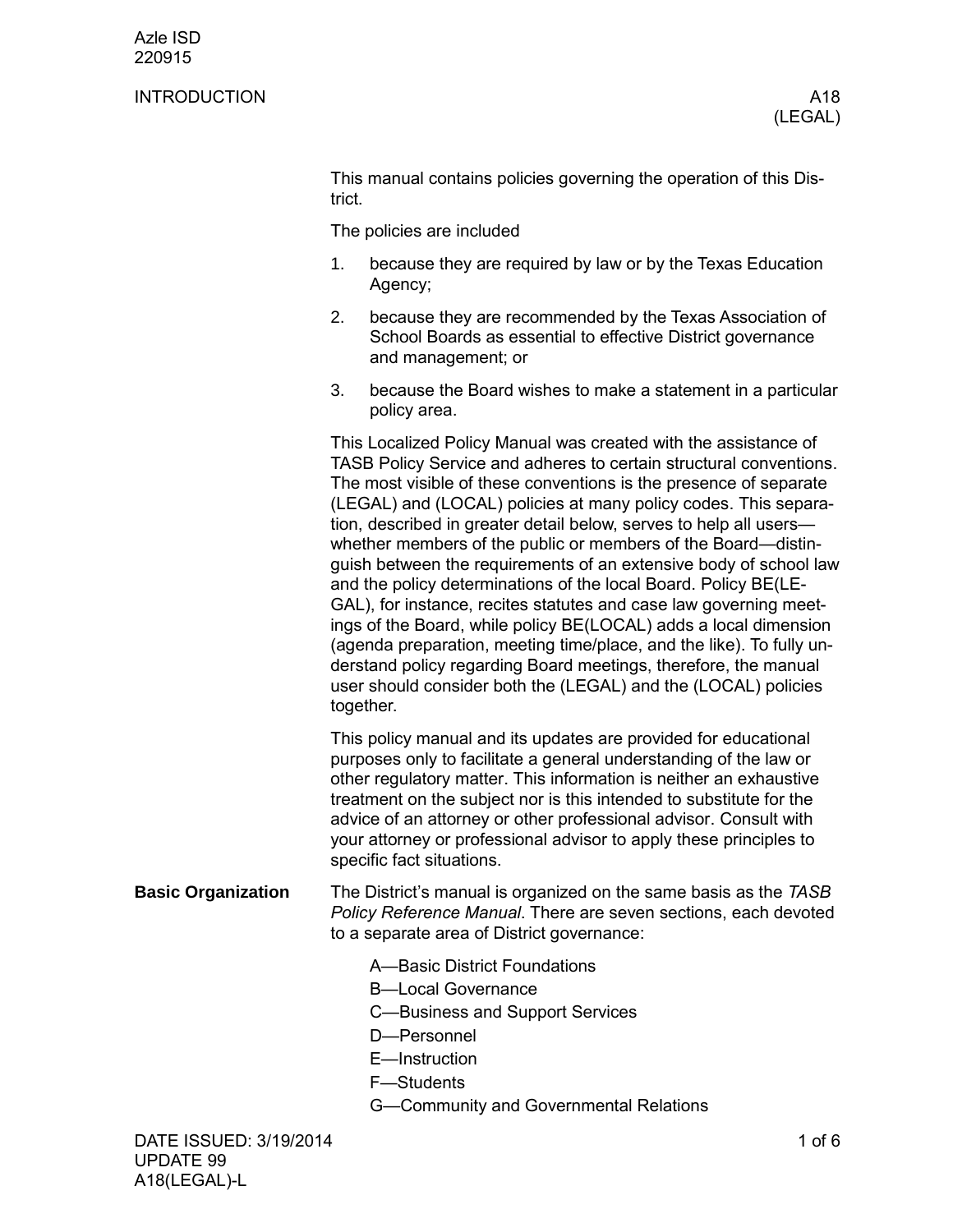| Azle ISD<br>220915                           |                                                                                                                                                                                                                                                                                                                                                                                                                                                                                                         |
|----------------------------------------------|---------------------------------------------------------------------------------------------------------------------------------------------------------------------------------------------------------------------------------------------------------------------------------------------------------------------------------------------------------------------------------------------------------------------------------------------------------------------------------------------------------|
| <b>INTRODUCTION</b>                          | A18<br>(LEGAL)                                                                                                                                                                                                                                                                                                                                                                                                                                                                                          |
| <b>Tables of Contents</b>                    | Each section of the manual has a table of contents that lists the<br>policy topics in that section with their respective codes. The tables<br>of contents are designed for expansion and may contain topics that<br>do not have a corresponding policy in the manual.                                                                                                                                                                                                                                   |
|                                              | In Policy On Line®, the table of contents for a particular section<br>contains a list of documents—each an active link—that appear in<br>that section.                                                                                                                                                                                                                                                                                                                                                  |
| <b>Cross-Index</b>                           | A comprehensive cross-index lists topics and provides the policy<br>codes under which information is found. Entries in the cross-index<br>reflect statutory terminology, common usage, and significant mar-<br>gin notes. Because the cross-index is used also for the TASB Pol-<br>icy Reference Manual and the TASB Regulations Resource Man-<br>ual, it contains some references to codes and topics more<br>appropriate for a local administrative procedures manual than a<br>board policy manual. |
|                                              | In Policy On Line, the cross-index contains active links to the iden-<br>tified policy codes where materials on a given topic may be found.                                                                                                                                                                                                                                                                                                                                                             |
| <b>Legally Referenced</b><br><b>Policies</b> | The legally referenced "(LEGAL)" policies track the language of the<br>U.S. and Texas Constitutions; federal and state statutes, including<br>the Texas Education Code; attorney general opinions; the Texas<br>Administrative Code, including Commissioner's and State Board of<br>Education rules; and other sources of authority defining the legal<br>context for local school district governance and management.                                                                                  |
|                                              | Policy statements that cite court cases or attorney general opinions<br>stand only for the specific statements in the policy and do not<br>otherwise implicate the elements, contents, or conclusions of the<br>cited authority. Such citations are provided only for reference; no<br>other meaning is implied or intended.                                                                                                                                                                            |
|                                              | The (LEGAL) policies within this manual represent the working<br>core of legal provisions, critical to day-to-day, month-to-month<br>decision making, regarding District governance and management.<br>The absence of a (LEGAL) policy at a given policy code in this<br>manual may mean that the law is silent regarding this topic.                                                                                                                                                                   |
|                                              | All legally referenced policies have the designation "(LEGAL)" in<br>the upper right corner of each page directly below the alphabetical<br>code. This code is repeated in the lower left corner where it is<br>followed by the (LEGAL) designation and a "version" identifier as<br>described below.                                                                                                                                                                                                   |
| Versions                                     | The (LEGAL) policies found in this manual derive from (LEGAL)<br>policies found in corresponding codes in the TASB Policy Refer-<br>ence Manual. While the TASB Policy Reference Manual contains<br>provisions applicable to all districts as well as mutually exclusive                                                                                                                                                                                                                                |
| DATE ISSUED: 3/19/2014<br><b>UPDATE 99</b>   | $2$ of $6$                                                                                                                                                                                                                                                                                                                                                                                                                                                                                              |

A18(LEGAL)-L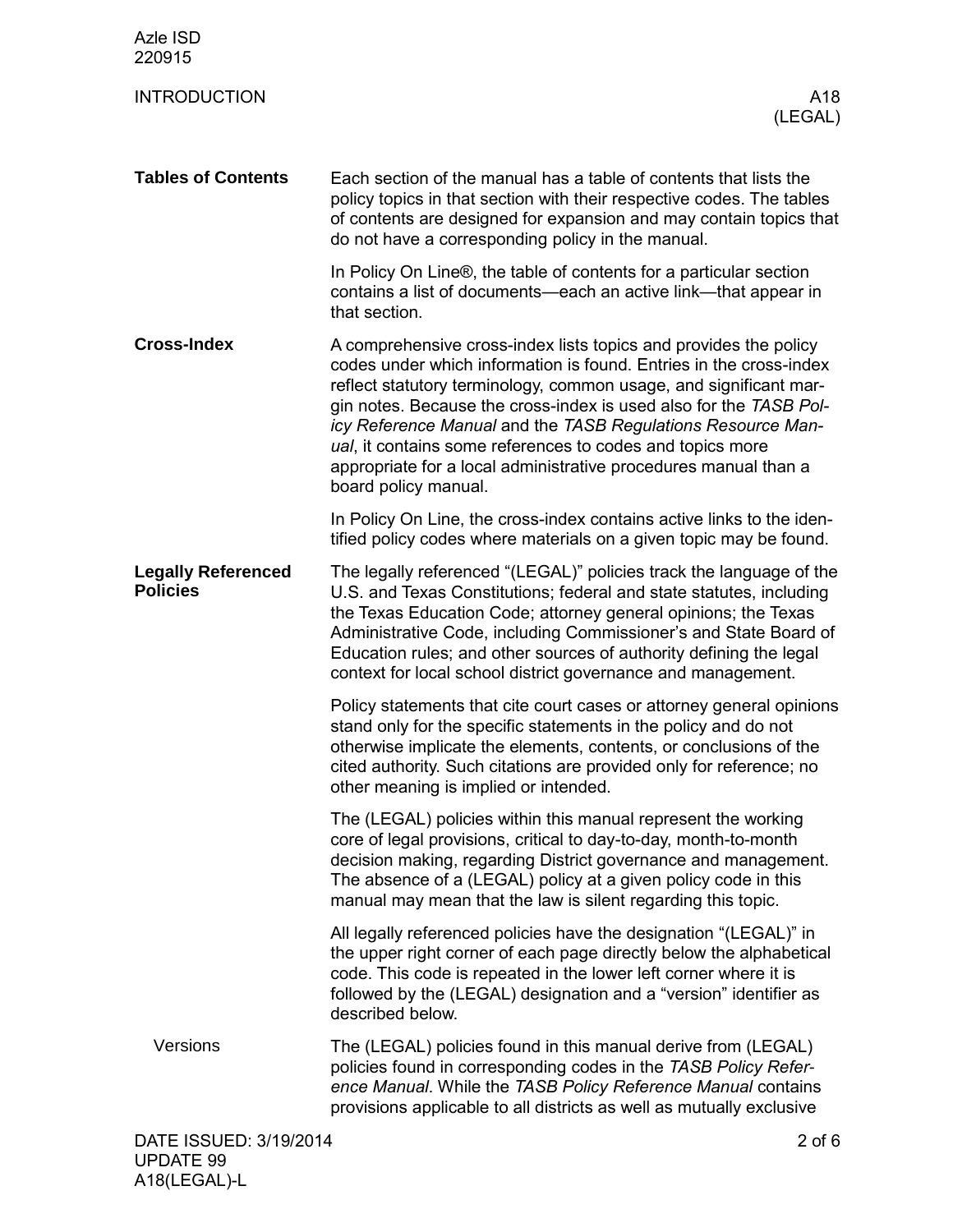| Azle ISD<br>220915   |                                                                                                                                                                                                                                                                                                                                                                                                |                                                                                                                                                                                                             |  |
|----------------------|------------------------------------------------------------------------------------------------------------------------------------------------------------------------------------------------------------------------------------------------------------------------------------------------------------------------------------------------------------------------------------------------|-------------------------------------------------------------------------------------------------------------------------------------------------------------------------------------------------------------|--|
| <b>INTRODUCTION</b>  |                                                                                                                                                                                                                                                                                                                                                                                                | A18<br>(LEGAL)                                                                                                                                                                                              |  |
|                      | action.                                                                                                                                                                                                                                                                                                                                                                                        | provisions designed for districts of different types, sizes, and<br>geographical locations, this Localized Policy Manual contains legal<br>provisions specific to the District and included to inform local |  |
|                      | The (LEGAL) "versions" developed by TASB Policy Service include<br>only the legal provisions relevant to a particular district and are<br>identified by a letter (or letter/number combination) other than "-P"<br>in the lower left corner of the page. To review the full range of<br>options within a (LEGAL) policy, refer to the same code in the<br><b>TASB Policy Reference Manual.</b> |                                                                                                                                                                                                             |  |
| <b>Citations</b>     | In (LEGAL) policies, citations that are attached to a provision or<br>paragraph apply only to that text. Citations that are separated from<br>the policy text by a double line space govern all material above the<br>citation or up to the previous citation.                                                                                                                                 |                                                                                                                                                                                                             |  |
| <b>Abbreviations</b> | The following abbreviations are used in the italicized legal citations<br>in the manual:                                                                                                                                                                                                                                                                                                       |                                                                                                                                                                                                             |  |
|                      | <b>Abbreviation</b>                                                                                                                                                                                                                                                                                                                                                                            | <b>Full Form</b>                                                                                                                                                                                            |  |
|                      | Art.                                                                                                                                                                                                                                                                                                                                                                                           | Article                                                                                                                                                                                                     |  |
|                      | Atty. Gen. L.A.                                                                                                                                                                                                                                                                                                                                                                                | <b>Attorney General Letter Advisory</b>                                                                                                                                                                     |  |
|                      | Atty. Gen. L.O.                                                                                                                                                                                                                                                                                                                                                                                | <b>Attorney General Letter Opinion</b>                                                                                                                                                                      |  |
|                      | Atty. Gen. Op.                                                                                                                                                                                                                                                                                                                                                                                 | <b>Attorney General Opinion</b>                                                                                                                                                                             |  |
|                      | Atty. Gen. ORD                                                                                                                                                                                                                                                                                                                                                                                 | <b>Attorney General Open Records</b><br>Decision                                                                                                                                                            |  |
|                      | <b>Business and</b><br><b>Commerce Code</b>                                                                                                                                                                                                                                                                                                                                                    | <b>Texas Business and Commerce</b><br>Code                                                                                                                                                                  |  |
|                      | C.F.R.                                                                                                                                                                                                                                                                                                                                                                                         | Code of Federal Regulations                                                                                                                                                                                 |  |
|                      | Civ. Prac. & Rem.<br>Code                                                                                                                                                                                                                                                                                                                                                                      | <b>Texas Civil Practices and Remedies</b><br>Code                                                                                                                                                           |  |
|                      | Code of Criminal<br>Procedure                                                                                                                                                                                                                                                                                                                                                                  | <b>Texas Code of Criminal Procedure</b>                                                                                                                                                                     |  |
|                      | <b>Education Code</b>                                                                                                                                                                                                                                                                                                                                                                          | <b>Texas Education Code</b>                                                                                                                                                                                 |  |
|                      | <b>Election Code</b>                                                                                                                                                                                                                                                                                                                                                                           | <b>Texas Election Code</b>                                                                                                                                                                                  |  |
|                      | F.Supp.                                                                                                                                                                                                                                                                                                                                                                                        | <b>Federal Supplement</b>                                                                                                                                                                                   |  |
|                      | F.2d                                                                                                                                                                                                                                                                                                                                                                                           | Federal Reporter, Second Series                                                                                                                                                                             |  |

F.3d **Federal Reporter, Third Series** 

Family Code **Texas Family Code** 

Gov't Code **Texas Government Code**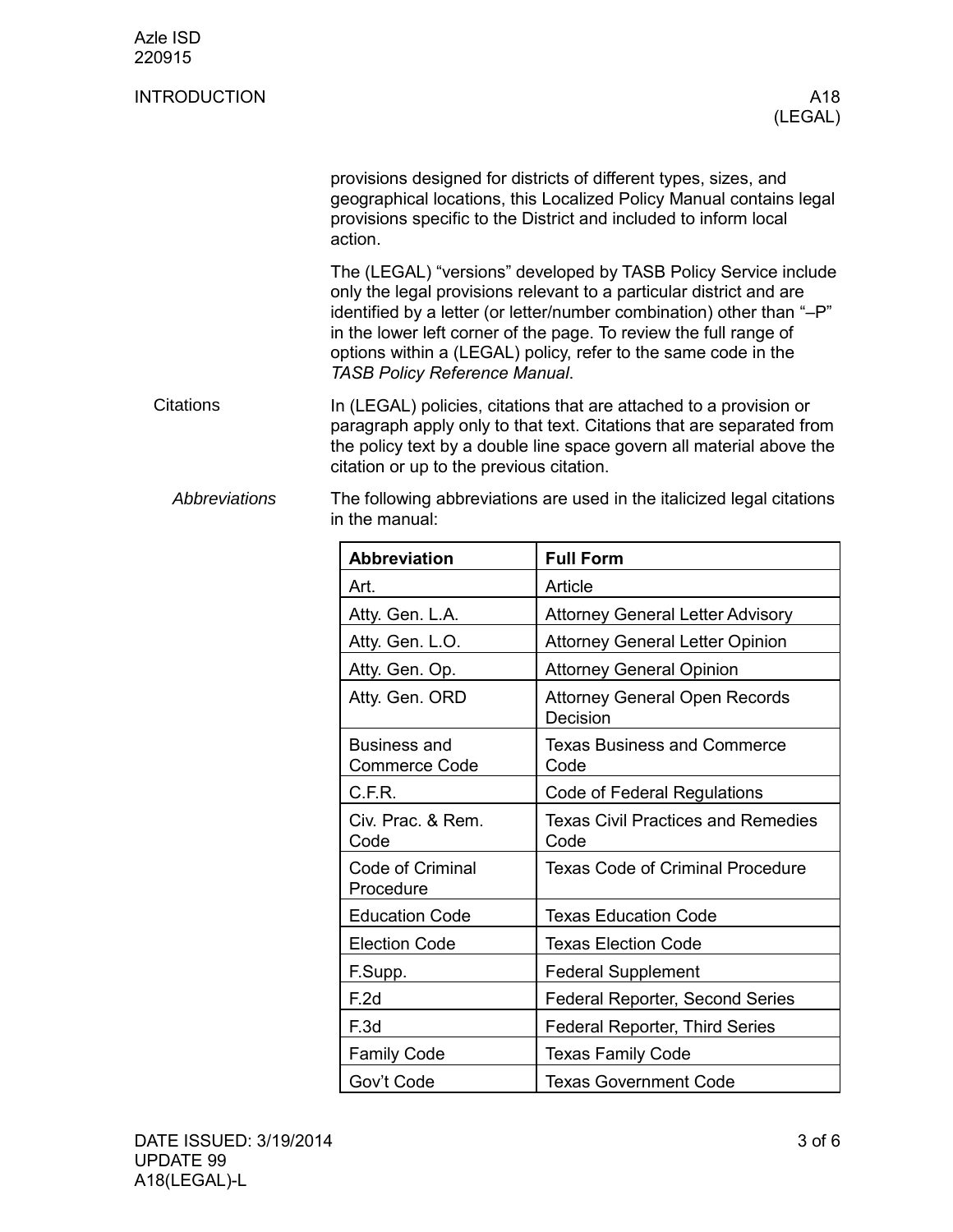## INTRODUCTION A18

| <b>Abbreviation</b>              | <b>Full Form</b>                               |
|----------------------------------|------------------------------------------------|
| <b>Health and Safety</b><br>Code | <b>Texas Health and Safety Code</b>            |
| <b>Human Resources</b><br>Code   | Texas Human Resources Code                     |
| <b>Insurance Code</b>            | <b>Texas Insurance Code</b>                    |
| Labor Code                       | <b>Texas Labor Code</b>                        |
| Local Gov't Code                 | <b>Texas Local Government Code</b>             |
| <b>Occupations Code</b>          | <b>Texas Occupations Code</b>                  |
| Penal Code                       | <b>Texas Penal Code</b>                        |
| S.Ct.                            | <b>Supreme Court Reporter</b>                  |
| S.W.                             | Southwestern Reporter                          |
| S.W.2d                           | Southwestern Reporter, Second<br><b>Series</b> |
| S.W.3d                           | Southwestern Reporter, Third Series            |
| <b>TAC</b>                       | <b>Texas Administrative Code</b>               |
| <b>Tax Code</b>                  | <b>Texas Tax Code</b>                          |
| Tex. Const.                      | <b>Texas Constitution</b>                      |
| Trans. Code                      | <b>Texas Transportation Code</b>               |
| U.S.                             | <b>United States Reporter</b>                  |
| <b>U.S.C.</b>                    | <b>United States Code</b>                      |
| U.S. Const.                      | <b>United States Constitution</b>              |
| <b>V.A.T.S.</b>                  | <b>Vernon's Annotated Texas Statutes</b>       |

Please note that (LEGAL) policies are NOT adopted by the Board. These documents are snapshots of often rapidly evolving law and are intended to inform decision makers and others of the legal context. Some lag will occur between the enactment of new law and its reflection in the manual. Current law will supersede any out-of-date (LEGAL) policy, in accordance with BF(LOCAL) in this manual. No Adoption **Local Policies**

Local policies are identified by the designation (LOCAL) directly below the alphabetical code, in the upper right corner of each page and again in the lower left corner.

> Local policies that are preceded by a (LEGAL) policy in the same code generally expand on, or qualify, the legally referenced provisions. Other (LOCAL) policies stand alone, reflecting the Board's intentions in areas not otherwise addressed by law.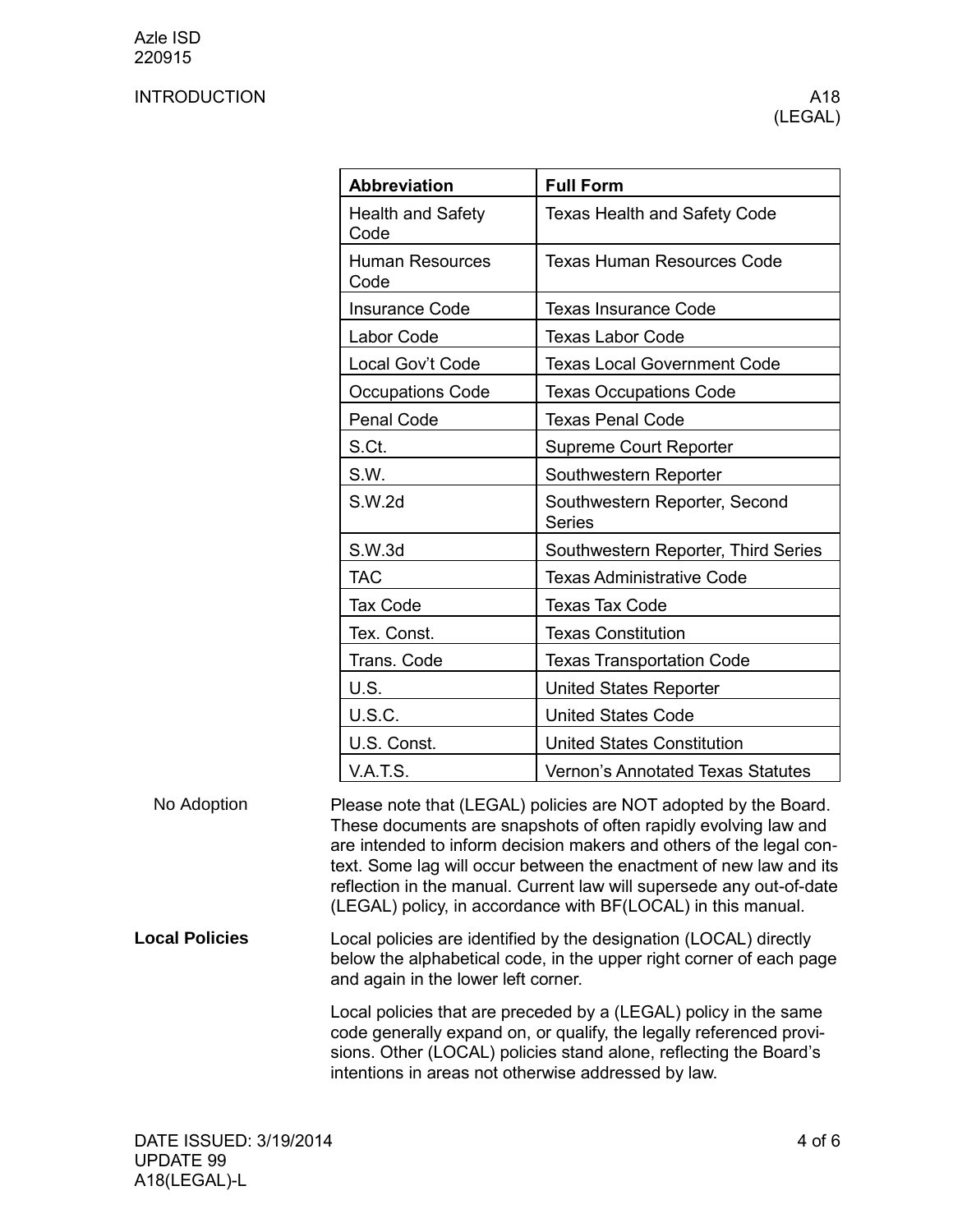| Azle ISD<br>220915                     |                                                                                                                                                                                                                                                                                                                                                                                                                                                                                               |                                                                                                                                                                              |  |
|----------------------------------------|-----------------------------------------------------------------------------------------------------------------------------------------------------------------------------------------------------------------------------------------------------------------------------------------------------------------------------------------------------------------------------------------------------------------------------------------------------------------------------------------------|------------------------------------------------------------------------------------------------------------------------------------------------------------------------------|--|
| <b>INTRODUCTION</b>                    |                                                                                                                                                                                                                                                                                                                                                                                                                                                                                               | A18<br>(LEGAL)                                                                                                                                                               |  |
| Versions                               | Local policy versions have been created to reflect language com-<br>mon to many districts and determined by the Board to be appropri-<br>ate for the District. Local versions have the code in the lower left<br>corner with the designation (LOCAL) followed by a letter (or let-<br>ter/number combination) that identifies the version.                                                                                                                                                    |                                                                                                                                                                              |  |
| <b>Unique Local</b><br><b>Policies</b> | A unique local policy developed by the District can be distinguished<br>from the standard local versions by the designation (LOCAL)-X in<br>the lower left corner of the page.                                                                                                                                                                                                                                                                                                                |                                                                                                                                                                              |  |
| <b>Regulations</b>                     | Some districts have chosen to supplement their manuals with<br>administrative procedures to assist in implementation of policy.<br>These will be identified by the designation (REGULATION) directly<br>below the code in the upper right corner. Regulations are not<br>adopted by the Board.                                                                                                                                                                                                |                                                                                                                                                                              |  |
| <b>Exhibits</b>                        | Exhibits are documents containing forms, notices, and the like, that<br>are used by the District; some exhibits are promulgated by legal<br>authority. While not adopted by the Board, they are included in the<br>District's manual to assist in the implementation of policy. Exhibits<br>have the designation (EXHIBIT) directly below the code, in the<br>upper right corner. Multiple exhibits under the same code are<br>usually preceded by a cover page listing the various exhibits. |                                                                                                                                                                              |  |
|                                        |                                                                                                                                                                                                                                                                                                                                                                                                                                                                                               | The usual sequence of materials, should all four documents be<br>found at a given code, is (LEGAL), followed by (LOCAL), followed<br>by (REGULATION), and then by (EXHIBIT). |  |
| <b>Margin Notes</b>                    | Margin notes within an individual policy provide a key to the con-<br>tent of the paragraph or group of paragraphs they introduce, and<br>significant margin notes are usually listed in the cross-index. Mar-<br>gin notes also provide a useful way to organize or map the infor-<br>mation: Margin notes aligning on the left margin reflect generally<br>independent topics. Indented margin notes are used to outline sub-<br>topics introduced by the major, nonindented margin note.   |                                                                                                                                                                              |  |
| <b>Bottom Notes</b>                    | In addition to the document code, type, and version, the following<br>bottom notes appear on policies, regulations, and exhibits in the<br>manual:                                                                                                                                                                                                                                                                                                                                            |                                                                                                                                                                              |  |
|                                        | DATE ISSUED:                                                                                                                                                                                                                                                                                                                                                                                                                                                                                  | Found in the lower left corner of each page, this<br>indicates the date on which the document was<br>last issued by TASB.                                                    |  |
|                                        | <b>UPDATE:</b>                                                                                                                                                                                                                                                                                                                                                                                                                                                                                | Shows the numbered TASB update or the Local<br>District Update in which that document was<br>most recently revised.                                                          |  |